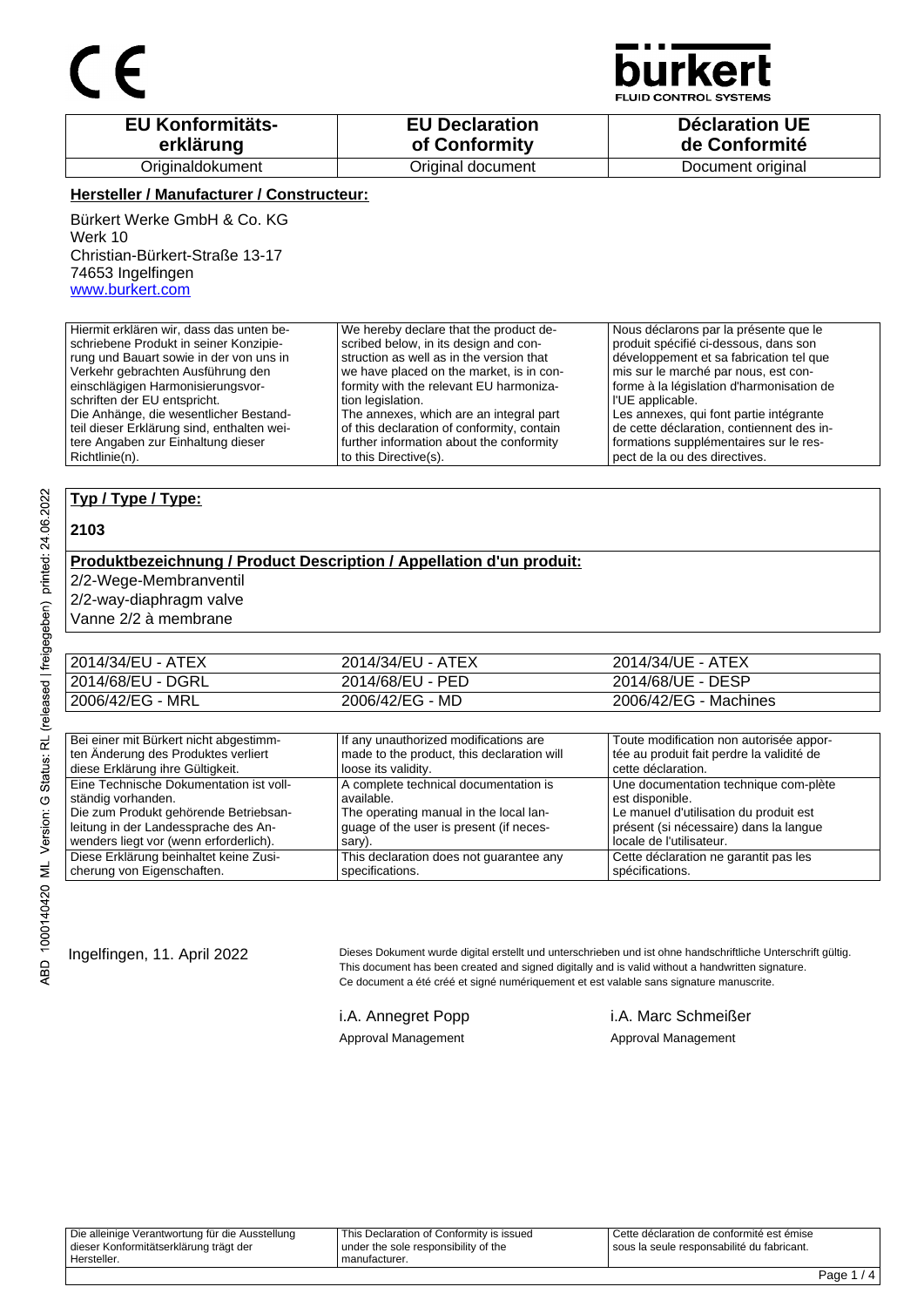



| <b>Anhang ATEX zur</b><br>EU Konformitätserklärung                                | <b>Annex ATEX for</b><br><b>EU Declaration of Conformity</b>                                                                 | Annexe ATEX à la<br><b>Déclaration UE de</b>                                                       |
|-----------------------------------------------------------------------------------|------------------------------------------------------------------------------------------------------------------------------|----------------------------------------------------------------------------------------------------|
| Originaldokument                                                                  | Original document                                                                                                            | Document original                                                                                  |
|                                                                                   |                                                                                                                              |                                                                                                    |
| 2014/34/EU - ATEX                                                                 | 2014/34/EU - ATEX                                                                                                            | 2014/34/UE - ATEX                                                                                  |
|                                                                                   | Reference in the Official Journal of the EU: L 96 dated 29.3.2014                                                            |                                                                                                    |
|                                                                                   |                                                                                                                              |                                                                                                    |
| Typ / Type / Type (Geräteschlüssel / product specification key / clé de produit): |                                                                                                                              |                                                                                                    |
| 2103-**-****** ****** * * **** ****<br>(1)                                        |                                                                                                                              |                                                                                                    |
| Variabler Code / Variable code / Variable Code:<br>(1)                            | Gilt nur in Verbindung mit / Only valid in combination with / Est uniquement valable en lien avec: PX51                      |                                                                                                    |
|                                                                                   |                                                                                                                              |                                                                                                    |
| Der oben beschriebene Gegenstand der<br>Erklärung erfüllt die Vorschriften der    | The object of the declaration described<br>above is in conformity with Directive                                             | L'objet de la déclaration décrit ci-dessus<br>est conforme à la directive 2014/34/UE               |
| Richtlinie 2014/34/EU des Europäischen                                            | 2014/34/EU of the European Parliament                                                                                        | du Parlement européen et du Conseil du                                                             |
| Parlaments und des Rates vom 26. Februar<br>2014 zur Harmonisierung der           | and of the Council of 26 February 2014<br>on the harmonisation of the laws of the                                            | 26 février 2014 relative à l'harmonisation<br>des législations des États membres                   |
| Rechtsvorschriften der Mitgliedstaaten                                            | Member States relating to equipment                                                                                          | concernant les appareils et les systèmes                                                           |
| für Geräte und Schutzsysteme zur be-                                              | and protective systems intended for use                                                                                      | de protection destinés à être utilisés                                                             |
| stimmungsgemäßen Verwendung in ex-<br>plosionsgefährdeten Bereichen.              | in potentially explosive atmospheres.                                                                                        | en atmosphères explosibles.                                                                        |
| Nur gültig in Verbindung mit der EX-<br>Kennzeichnung des Gerätes!                | Only valid in combination with the<br>EX-marking of the equipment!                                                           | Uniquement valable en liaison avec le<br>marquage EX de l'appareil!                                |
| Das Gerät kann eingesetzt werden ge-                                              | The device can be used in accordance                                                                                         | Le dispositif peut être utilisé conformé-                                                          |
| mäß den auf dem Typschild und in der<br>Betriebsanleitung angegebenen Daten.      | with the data given on the nameplate<br>and in the operating instructions.                                                   | ment aux indications de la plaque signa-<br>létique et dans la notice d'utilisation.               |
| Die Schutzziele der Niederspannungs-                                              | The protection objectives of the low                                                                                         | Les objectifs de sécurité de la Directive                                                          |
| richtlinie 2014/35/EU wurden eingehal-<br>ten.                                    | Voltage Directive 2014/35/EU are com-<br>plied with.                                                                         | Basse Tension 2014/35/UE ont été ob-<br>servés.                                                    |
|                                                                                   |                                                                                                                              |                                                                                                    |
| Für die Bewertung wurden folgende<br>Normen herangezogen (wenn anwend-<br>bar):   | For evaluation of the conformity, the<br>following standards were consulted<br>(if applicable):                              | Pour l'évaluation de la conformité, les<br>normes suivantes ont été utilisées (le<br>cas échéant): |
| EN 80079-36:2016, EN 80079-37:2016                                                |                                                                                                                              |                                                                                                    |
|                                                                                   |                                                                                                                              |                                                                                                    |
| Das genannte Produkt ist bescheinigt<br>durch die Notifizierte Stelle:            | The product is certified by the Notified<br>Body:                                                                            | Le produit est certifié par l'organisme<br>notifié:                                                |
|                                                                                   | Name und Anschrift der Notifizierten Stelle:/ Name and Address of the notified body:/ Nom et adresse de l'organisme notifié: |                                                                                                    |
|                                                                                   | <b>Bureau Veritas CPS</b>                                                                                                    |                                                                                                    |
|                                                                                   | Germany GmbH                                                                                                                 |                                                                                                    |
|                                                                                   | <b>Businesspark</b>                                                                                                          |                                                                                                    |
|                                                                                   | 86842 Türkheim, Germany                                                                                                      |                                                                                                    |
| EU-Baumusterprüfbescheinigung Nr.:                                                | EU Type Examination Certificate No.:                                                                                         | Attestation d'examen UE de type Non.:                                                              |
|                                                                                   | EPS 18 ATEX 2 008 X, 02.03.2018                                                                                              |                                                                                                    |

| der mitgelieferten Produktdokumentation | l installation of the enclosed product | I décrites dans la documentation fournie    |  |
|-----------------------------------------|----------------------------------------|---------------------------------------------|--|
| sind zu beachten                        | I documentation have to be observed.   | l avec le produit doivent être respectées.  |  |
| Die Sicherheits- und Einbauhinweise     | The instructions for safety and        | Les consignes de sécurité et d'installation |  |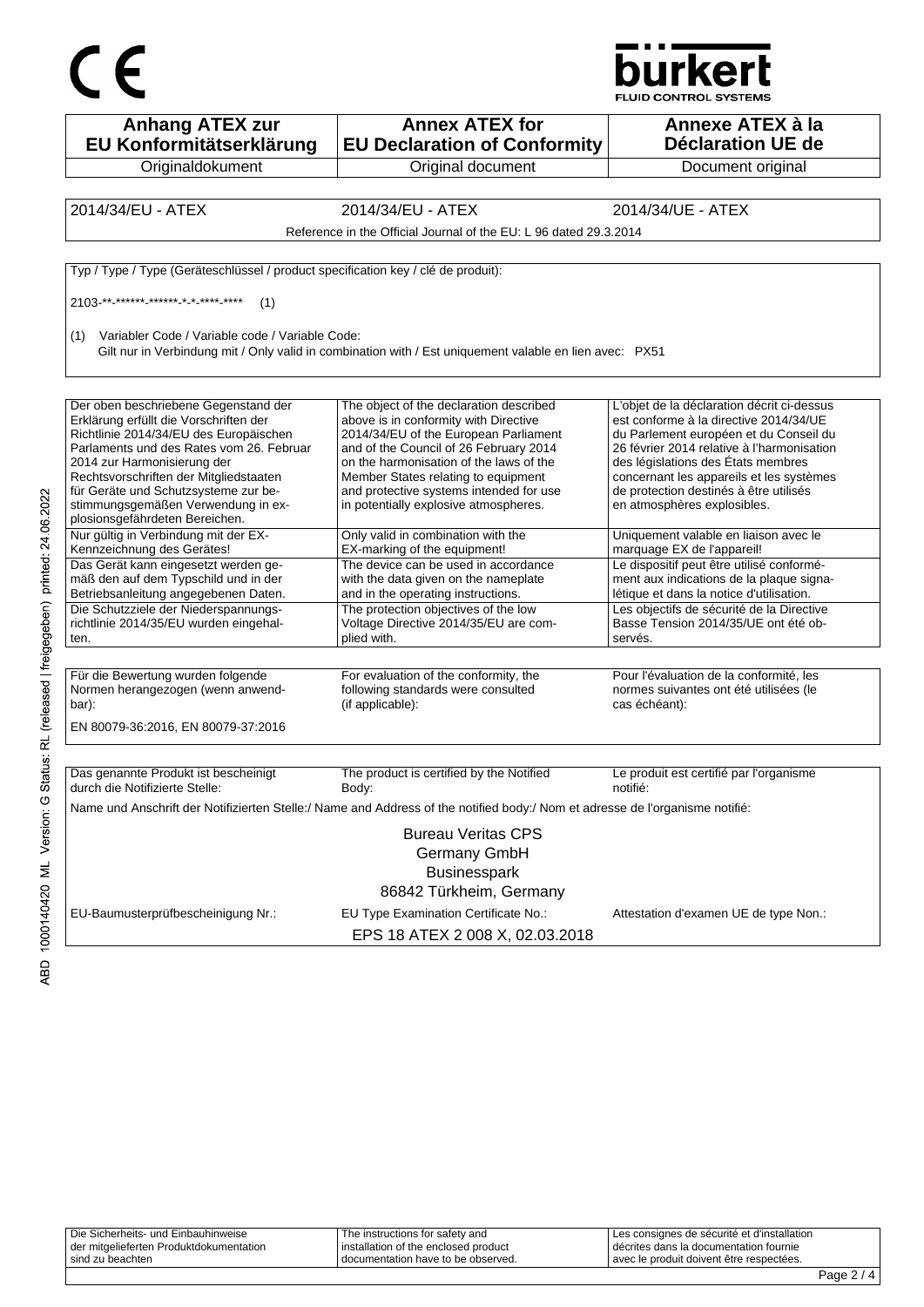# CE

## **burkert**

FLUID CONTROL SYSTEMS

| <b>Anhang DGRL zur</b>                                                                                    |                                                                              | <b>Annex PED for</b>                                                      |                                                                                                             | Annexe DESP à la                                                                 |  |
|-----------------------------------------------------------------------------------------------------------|------------------------------------------------------------------------------|---------------------------------------------------------------------------|-------------------------------------------------------------------------------------------------------------|----------------------------------------------------------------------------------|--|
| EU Konformitätserklärung                                                                                  |                                                                              | <b>Déclaration UE de</b><br><b>EU Declaration of Conformity</b>           |                                                                                                             |                                                                                  |  |
| Originaldokument                                                                                          |                                                                              | Original document                                                         |                                                                                                             | Document original                                                                |  |
|                                                                                                           |                                                                              |                                                                           |                                                                                                             |                                                                                  |  |
| 2014/68/EU - DGRL                                                                                         | 2014/68/EU - PED                                                             |                                                                           | 2014/68/UE - DESP                                                                                           |                                                                                  |  |
|                                                                                                           |                                                                              | Reference in the Official Journal of the EU: L 189 dated 27.6.2014        |                                                                                                             |                                                                                  |  |
|                                                                                                           |                                                                              |                                                                           |                                                                                                             |                                                                                  |  |
| Abweichend zu 2014/68/EU Artikel 1                                                                        |                                                                              | Varying from 2014/68/EU, Article 1 (2)                                    |                                                                                                             | Paragraphe 2 Contrairement à                                                     |  |
| Absatz 2 f) werden folgende Angaben<br>gemacht.                                                           | (f), the following information shall be<br>provided.                         |                                                                           | 2014/68/UE Article 1, f), les détails sui-<br>vants ont été fournis.                                        |                                                                                  |  |
|                                                                                                           |                                                                              |                                                                           |                                                                                                             |                                                                                  |  |
| Typ / Type / Type (Geräteschlüssel / product specification key / clé de produit):                         |                                                                              |                                                                           |                                                                                                             |                                                                                  |  |
| 2103-**-******-**(1)-*-*-****-****                                                                        |                                                                              |                                                                           |                                                                                                             |                                                                                  |  |
|                                                                                                           |                                                                              |                                                                           |                                                                                                             |                                                                                  |  |
| Leitungsanschluss (LTA = DN) / port connection / raccord - category I:<br>(1)                             |                                                                              |                                                                           |                                                                                                             |                                                                                  |  |
| DGRL gilt nur, wenn LTA > DN25 / PED valid only for LTA > DN25 / DESP valide de LTA > DN25                |                                                                              |                                                                           |                                                                                                             |                                                                                  |  |
| Maximaler Betriebsdruck PN 10 bar bei DN65 /max. working pressure PN 10 bar at DN65 / Pression de service |                                                                              |                                                                           |                                                                                                             |                                                                                  |  |
| maximale PN 10 bar pour DN65                                                                              |                                                                              |                                                                           |                                                                                                             |                                                                                  |  |
|                                                                                                           |                                                                              |                                                                           |                                                                                                             |                                                                                  |  |
| Der oben beschriebene Gegenstand der                                                                      | The object of the declaration described                                      |                                                                           | L'objet de la déclaration décrit ci-dessus                                                                  |                                                                                  |  |
| Erklärung erfüllt die Vorschriften der                                                                    | above is in conformity with Directive                                        |                                                                           | est conforme à la directive 2014/68/UE                                                                      |                                                                                  |  |
| Richtlinie 2014/68/EU des Europäischen                                                                    |                                                                              | 2014/68/EU of the European Parliament                                     | du Parlement européen et du Conseil du                                                                      |                                                                                  |  |
| Parlaments und des Rates vom 15. Mai                                                                      | and of the Council of 15 May 2014 on                                         |                                                                           | 15 mai 2014 relative à l'harmonisation                                                                      |                                                                                  |  |
| 2014 zur Harmonisierung der Rechts-<br>vorschriften der Mitgliedstaaten über die                          | the harmonisation of the laws of the<br>Member States relating to the making |                                                                           | des législations des États membres con-<br>cernant la mise à disposition sur le mar-                        |                                                                                  |  |
| Bereitstellung von Druckgeräten auf                                                                       | available on the market of pressure                                          |                                                                           | ché des équipements sous pression.                                                                          |                                                                                  |  |
| dem Markt.                                                                                                | equipment.                                                                   |                                                                           |                                                                                                             |                                                                                  |  |
|                                                                                                           |                                                                              |                                                                           |                                                                                                             |                                                                                  |  |
| Für die Bewertung wurden folgende                                                                         | For evaluation of the conformity, the                                        |                                                                           | Pour l'évaluation de la conformité, les                                                                     |                                                                                  |  |
| Normen herangezogen (wenn anwend-<br>bar):                                                                |                                                                              | following standards were consulted                                        |                                                                                                             | normes suivantes ont été utilisées (le                                           |  |
|                                                                                                           | (if applicable):<br>cas échéant):                                            |                                                                           |                                                                                                             |                                                                                  |  |
| EN 13480-5:2012+A4:2015, EN 12266-1:2012                                                                  |                                                                              |                                                                           |                                                                                                             |                                                                                  |  |
|                                                                                                           |                                                                              |                                                                           |                                                                                                             |                                                                                  |  |
|                                                                                                           |                                                                              |                                                                           |                                                                                                             |                                                                                  |  |
| Angewandtes Konformitäts-                                                                                 | Applied conformity assessment:                                               |                                                                           | Examen de conformité appliqué:                                                                              |                                                                                  |  |
| bewertungsverfahren: Modul A                                                                              | Module A                                                                     |                                                                           | <b>Module A</b>                                                                                             |                                                                                  |  |
| (Interne Fertigungskontrolle)                                                                             |                                                                              | (Internal production control)<br>(Vérification interne de la production)  |                                                                                                             |                                                                                  |  |
| Einteilung nach Artikel 4 und Anhang II:<br>Fluidklasse 1 (gasförmig oder flüssig),                       | Classification acc. to Article 4 and Annex II:                               |                                                                           | Classification de l'article 4 et à l'annexe II:<br>Classe 1 de fluide (gazeux ou liquide)                   |                                                                                  |  |
| Diagramm 6, Kategorie I                                                                                   | Chart 6, Category I                                                          | Class 1 fluid (gaseous or liquid)                                         |                                                                                                             |                                                                                  |  |
| Instabile Gase sind ausgeschlossen.<br>Max. Betriebsdruck PN 10 bar bei DN 100                            |                                                                              | Unstable gases are excluded.<br>Max. working pressure PN 10 bar at DN 100 |                                                                                                             | Gaz instables sont exclus. Pression de<br>service maximale PN 10 bar pour DN 100 |  |
|                                                                                                           |                                                                              |                                                                           |                                                                                                             |                                                                                  |  |
|                                                                                                           |                                                                              |                                                                           |                                                                                                             |                                                                                  |  |
| Das Produkt kann unter den folgenden Bedingungen<br>verwendet werden (abhängig vom max Druck, dem         | The product can be used under the following condi-                           | tions (dependent of the maximum operating pressure,                       | Le produit peut être utilisé dans les conditions sui-<br>vantes (dépendante de la pression de service maxi- |                                                                                  |  |
| LTA und dem Medium), ohne Kategorie                                                                       | the LTA and the medium), without category                                    |                                                                           | male, la LTA et le milieu), sans catégorie                                                                  |                                                                                  |  |
| Medium<br>Bedingungen                                                                                     | Fluid                                                                        | Conditions                                                                | Fluide                                                                                                      | Conditions                                                                       |  |
| Gruppe 1, §4.1.c.i<br>$DN \leq 25$<br>Gruppe 2, §4.1.c.i<br>$DN \leq 32$ oder PS*DN $\leq 1000$           | Fluid group 1, §4.1.c.i<br>Fluid group 2, §4.1.c.i                           | $DN \leq 25$<br>DN $\leq$ 32 or PS*DN $\leq$ 1000                         | Fluide groupe 1, §4.1.c.i<br>Fluide groupe 2, §4.1.c.i                                                      | $DN \leq 25$<br>$DN \leq 32$ ou PS*DN $\leq 1000$                                |  |
| Gruppe 1, §4.1.c.ii<br>$DN \le 25$ oder PS*DN $\le 2000$                                                  | Fluid group 1, §4.1.c.ii                                                     | $DN \le 25$ or PS*DN $\le 2000$                                           | Fluide groupe 1, §4.1.c.ii                                                                                  | $DN \le 25$ ou PS*DN $\le 2000$                                                  |  |
| Gruppe 2, §4.1.c.ii<br>$DN \le 200$ oder PS*DN $\le 5000$                                                 | Fluid group 2, §4.1.c.ii                                                     | $DN \le 200$ or PS*DN $\le 5000$                                          | Fluide groupe 2, §4.1.c.ii                                                                                  | $DN \le 200$ ou PS*DN $\le 5000$                                                 |  |

| sind zu beachten                         | I documentation have to be observed.   | avec le produit doivent être respectées.    |  |
|------------------------------------------|----------------------------------------|---------------------------------------------|--|
| der mitgelieferten Produktdokumentation  | I installation of the enclosed product | I décrites dans la documentation fournie    |  |
| Die Sicherheits- und<br>d Einbauhinweise | The instructions for safety and        | Les consignes de sécurité et d'installation |  |

DN (LTA) in mm and PS (PN) in bar